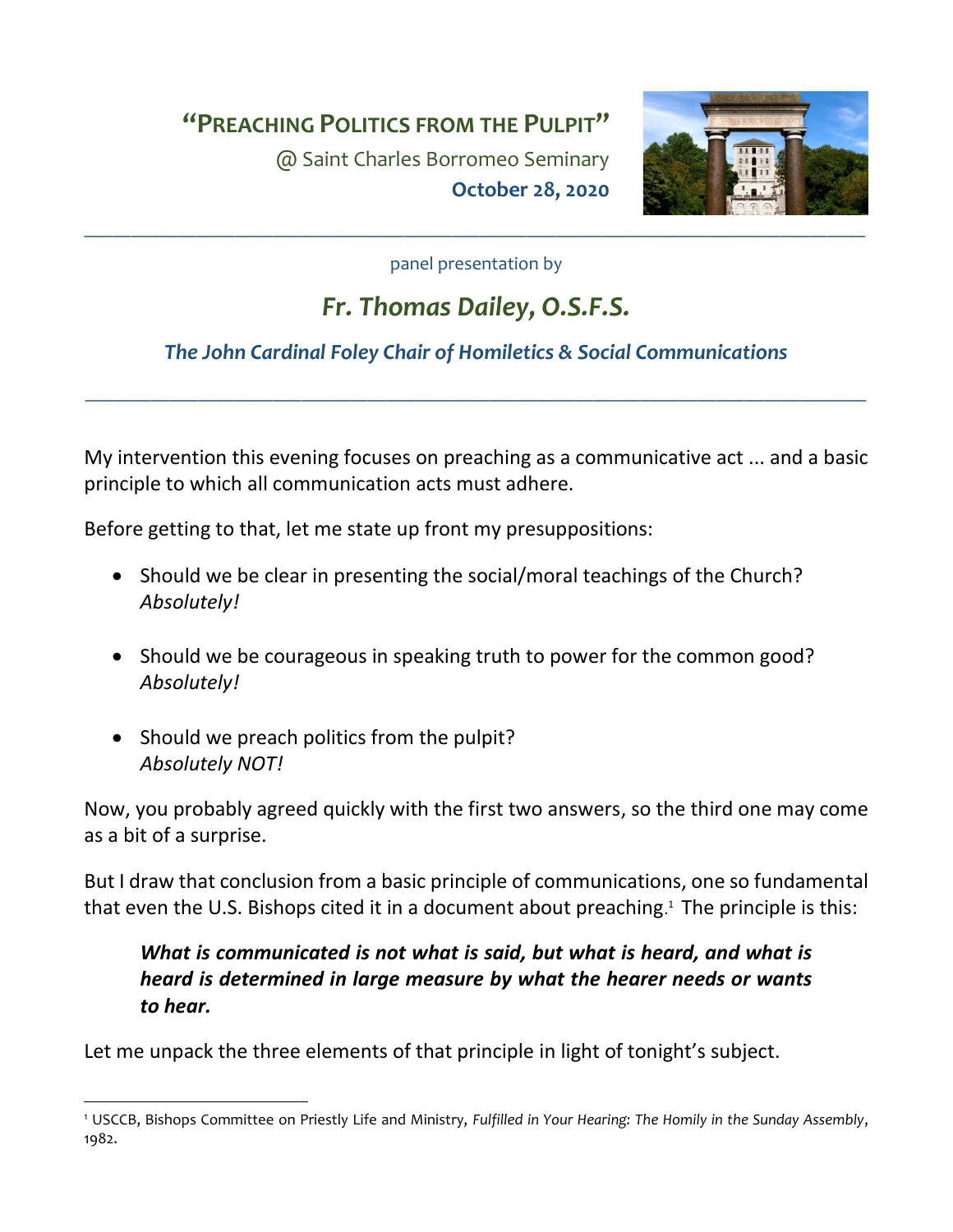**2**

#### First, consider *"what is said."*

When what we say is about politics in general, or voting in particular, we end up reducing, rather than amplifying, the voice of the Church in the public square. God may have chosen kings, but God never told people whom to vote for. The Church works in the world of diplomacy, but the Church never says whom to vote for. Why, then, would preachers speak in a way that declares, suggests, or implies how to vote?

Some think they can word such a homily carefully, so that it doesn't cross the line into an endorsement. Some think it's OK to speak about voting indirectly, as in telling people who "not" to vote for. But either way, what they say is still meant to be political.

The inevitable result is that the preacher's words are reduced to just one more voice amid the cacophony of campaigners. The homily unavoidably speaks from a partisan position. And the voice of the Church risks ending up on the losing side ... which will create a serious credibility problem for the next election cycle.

Second, consider *"what is heard."*

People do have ears to hear! And when their ears detect that the homily is about politics, their spines also react. By its very nature, the subject matter raises hackles and automatically divides us.

When politics is heard in a homily, some will clap with approval. But they're the proverbial choir who already agree with what the preacher has to say.

Others who hear it will simply leave – either giving up their attention or actually giving up their seat to go out the door. This includes folks on both sides of the political aisle.

Even more so, what is heard in a political homily can be offensive, even though that's not the preacher's intention (I hope).

If voting entails making a prudential judgment – *and it does!* – then it's the people in the pews who bear responsibility for it. As a personal responsibility, that judgment includes being properly informed, for sure. But ultimately the choice is theirs, not ours to make for them.

Respecting people's freedom should also prevent holy imposition or intimidation – which is what happens when preachers tell people, with the authority that comes from a pulpit, how they should be voting (or not voting). Words heard as threats are especially ineffective. Simplistically stating that people's souls are at risk, or that they're not truly